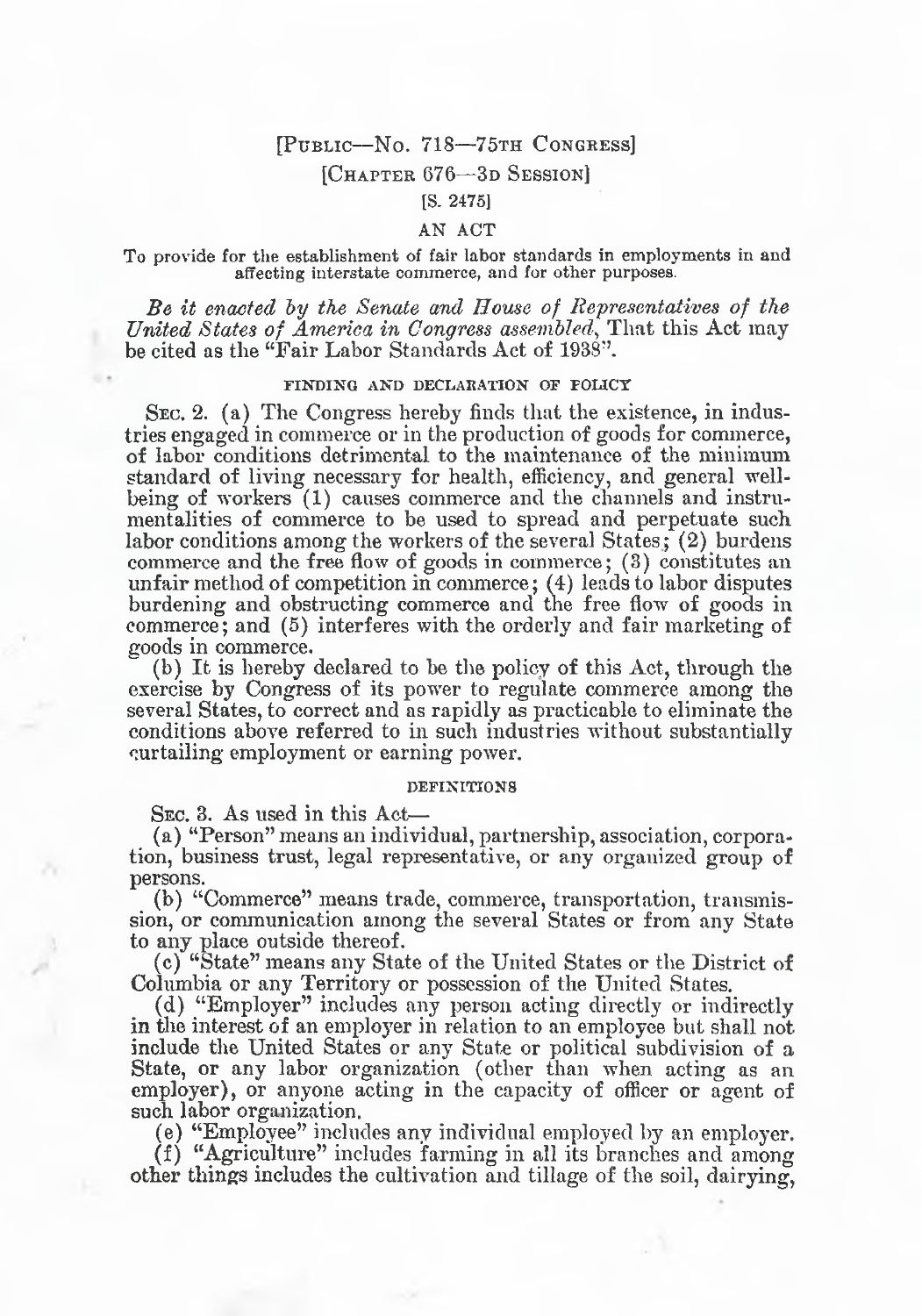the production, cultivation, growing, and harvesting of any agricultural or horticultural commodities (including commodities defined as agricultural commodities in section 15  $(g)$  of the Agricultural Marketing Act, as amended), the raising of livestock, bees, fur-bearing animals, or poultry, and any practices (including any forestry or lumbering operations) performed by a farmer or on a farm as an incident to or in conjunction with such farming operations, including preparation for market, delivery to storage or to market or to carriers for transportation to market.

 $(g)$  "Employ" includes to suffer or permit to work.

 $(h)$  "Industry" means a trade, business, industry, or branch thereof, or group of industries, in which individuals are gainfully employed.

(i) "Goods" means goods (including ships and marine equipment), wares, products, commodities, merchandise, or articles or subjects of commerce of any character, or any part or ingredient thereof, but does not include goods after their delivery into the actual physical possession of the ultimate consumer thereof other than a producer, manufacturer, or processor thereof.

(j) "Produced" means produced, manufactured, mined, handled, or in any other manner worked on in any State; and for the purposes of this Act an employee shall be deemed to have been engaged in the production of goods if such employee was employed in producing, manufacturing, mining, handling, transporting, or in any other manner working on such goods, or in any process or occupation necessary to the production thereof, in any State.

(k) "Sale" or "sell" includes any sale, exchange, contract to sell, consignment for sale, shipment for sale, or other disposition.

(l) "Oppressive child labor" means a condition of employment under which (1) any employee under the age of sixteen years is employed by an employer (other than a parent or a person standing in place of a parent employing his own child or a child in his custody under the age of sixteen years in an occupation other than manufacturing or mining) in any occupation, or (2) any employee between the ages of sixteen and eighteen years is employed by an employer in any occupation which the Chief of the Children's Bureau in the Department of Labor shall find and by order declare to be particularly hazardous for the employment of children between such ages or detrimental to their health or well-being; but oppressive child labor shall not be deemed to exist by virtue of the employment in any occupation of any person with respect to whom the employer shall have on file an unexpired certificate issued and held pursuant to regulations of the Chief of the Children's Bureau certifying that such person is above the oppressive child-labor age. The Chief of the Children's Bureau shall provide by regulation or by order that the employment of employees between the ages of fourteen and sixteen years in occupations other than manufacturing and mining shall not be deemed to constitute oppressive child labor if and to the extent that the Chief of the Children's Bureau determines that such employment is confined to periods which will not interfere with their schooling and to conditions which will not interfere with their health and well-being.

(m) "Wage" paid to any employee includes the reasonable cost, as determined by the Administrator, to the employer of furnishing such employee with board, lodging, or other facilities, if such board, lodg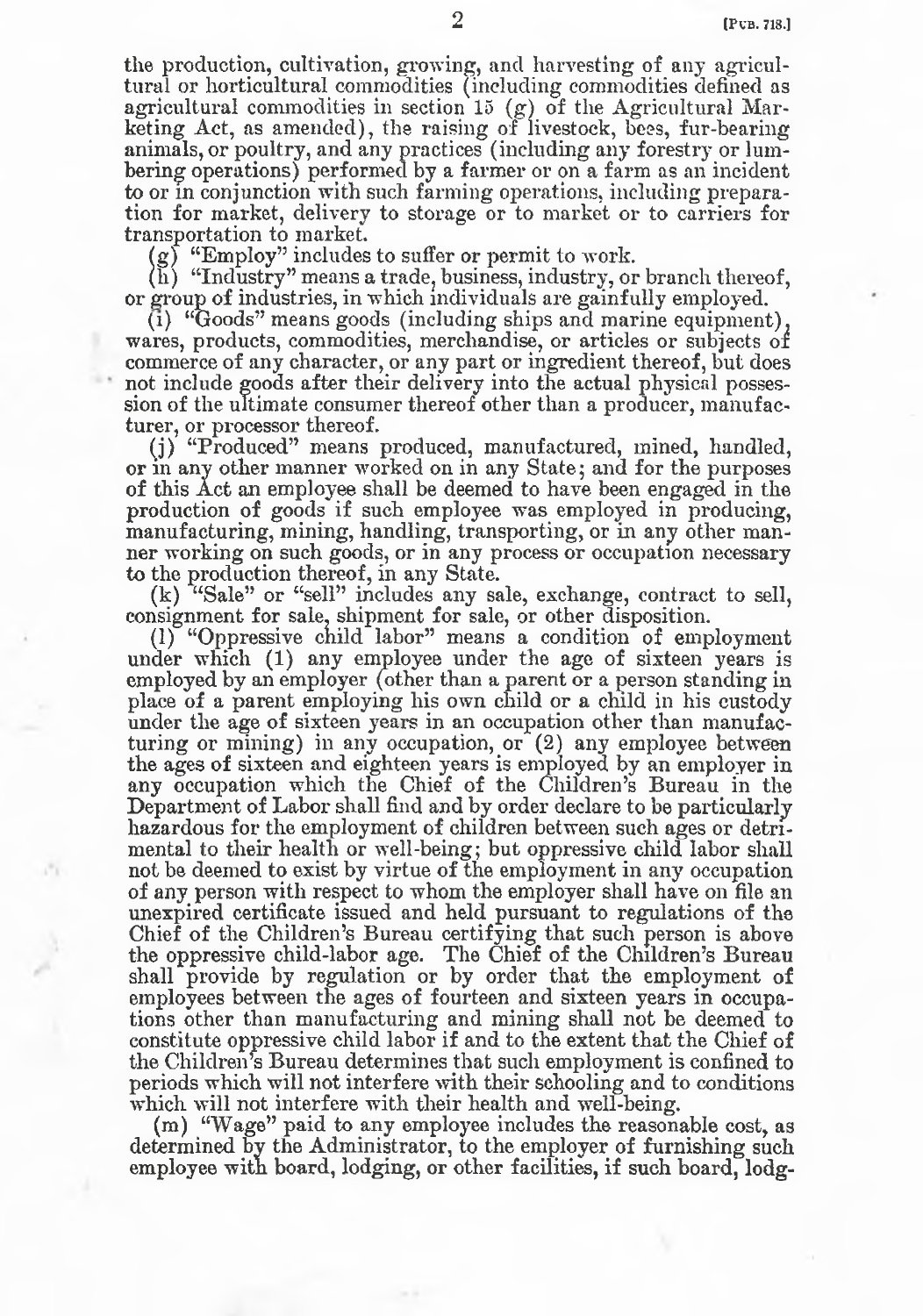$\pm$  .

ing, or other facilities are customarily furnished by such employer to his employees.

## **ADMINISTRATOR**

Sec. 4. (a) There is hereby created in the Department of Labor a Wage and Hour Division which shall be under the direction of an Administrator, to be known as the Administrator of the Wage and Hour Division (in this Act referred to as the "Administrator"). The Administrator shall be appointed by the President, by and with the advice and consent of the Senate, and shall receive compensation at the rate of \$10,000 a year.

(b) The Administrator may, subject to the civil-service laws, appoint such employees as he deems necessary to carry out his functions and duties under this Act and shall fix their compensation in accordance with the Classification Act of 1923, as amended. The Administrator may establish and utilize such regional, local, or other agencies, and utilize such voluntary and uncompensated services, as may from time to time be needed. Attorneys appointed under this section may appear for and represent the Administrator in any litigation, but all such litigation shall be subject to the direction and control of the Attorney General. In the appointment, selection, classification, and promotion of officers and employees of the Administrator, no political test or qualification shall be permitted or given consideration, but all such appointments and promotions shall be given and made on the basis of merit and efficiency.

(c) The principal office of the Administrator shall be in the District of Columbia, but he or his duly authorized representative may exercise any or all of his powers in any place.

(d) The Administrator shall submit annually in January a report to the Congress covering his activities for the preceding year and including such information, data, and recommendations for further legislation in connection with the matters covered by this Act as he may find advisable.

## **INDUSTRY COMMITTEES**

Sec. 5. (a) The Administrator shall as soon as practicable appoint an industry committee for each industry engaged in commerce or in the production of goods for commerce.

(b) An industry committee shall be appointed by the Administrator without regard to any other provisions of law regarding the appointment and compensation of employees of the United States. It shall include a number of disinterested persons representing the public, one of whom the Administrator shall designate as chairman, a like number of persons representing employees in the industry, and a like number representing employers in the industry. In the appointment of the persons representing each group, the Administrator shall give due regard to the geographical regions in which the industry is carried on.

(c) Two-thirds of the members of an industry committee shall constitute a quorum, and the decision of the committee shall require a vote of not less than a majority of all its members. Members of an industry committee shall receive as compensation for their services a reasonable per diem, which the Administrator shall by rules and regulations prescribe, for each day actually spent in the work of the committee,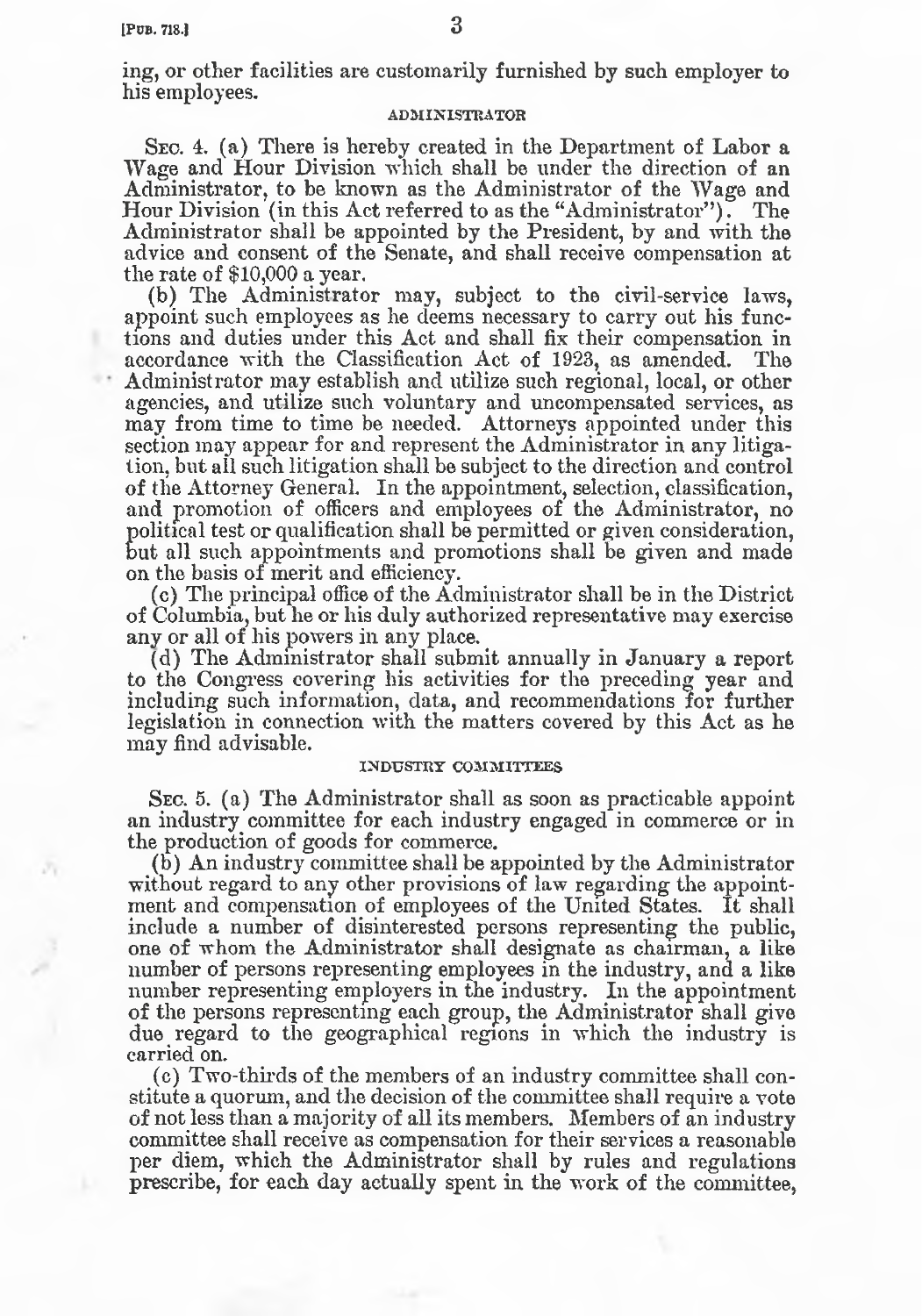and shall in addition be reimbursed for their necessary traveling and other expenses. The Administrator shall furnish the committee with adequate legal, stenographic, clerical, and other assistance, and shall by rules and regulations prescribe the procedure to be followed by the committee.

(d) The Administrator shall submit to an industry committee from time to time such data as he may have available on the matters referred to it, and shall cause to be brought before it in connection with such matters any witnesses whom he deems material. An industry committee may summon other witnesses or call upon the Administrator to furnish additional information to aid it in its deliberations.

### **MINIMUM WAGES**

Sec. 6. (a) Every employer shall pay to each of his employees who is engaged in commerce or in the production of goods for commerce wages at the following rates—

(1) during the first year from the effective date of this section, not less than 25 cents an hour,

(2) during the next six years from such date, not less than 30 cents an hour,

(3) after the expiration of seven years from such date, not less than 40 cents an hour, or the rate (not less than 30 cents an hour) prescribed in the applicable order of the Administrator issued under section 8, whichever is lower, and

(4) at any time after the effective date of this section, not less than the rate (not in excess of 40 cents an hour) prescribed in

the applicable order of the Administrator issued under section 8. (b) This section shall take effect upon the expiration of one hundred and twenty days from the date of enactment of this Act.

## **MAXIMUM HOURS**

Sec. 7. (a) No employer shall, except as otherwise provided in this section, employ any of his employees who is engaged in commerce or in the production of goods for commerce—

(1) for a workweek longer than forty-four hours during the first year from the effective date of this section,

(2) for a workweek longer than forty-two hours during the second year from such date, or

(3) for a workweek longer than forty hours after the expiration of the second year from such date,

unless such employee receives compensation for his employment in excess of the hours above specified at a rate not less than one and one-half times the regular rate at which he is employed.

(b) No employer shall be deemed to have violated subsection (a) by employing any employee for a workweek in excess of that specified in such subsection without paying the compensation for overtime employment prescribed therein if such employee is so employed—

(1) in pursuance of an agreement, made as a result of collective bargaining by representatives of employees certified as bona fide by the National Labor Relations Board, which provides that no employee shall be employed more than one thousand hours during any period of twenty-six consecutive weeks,

(2) on an annual basis in pursuance of an agreement with his employer, made as a result of collective bargaining by Tepre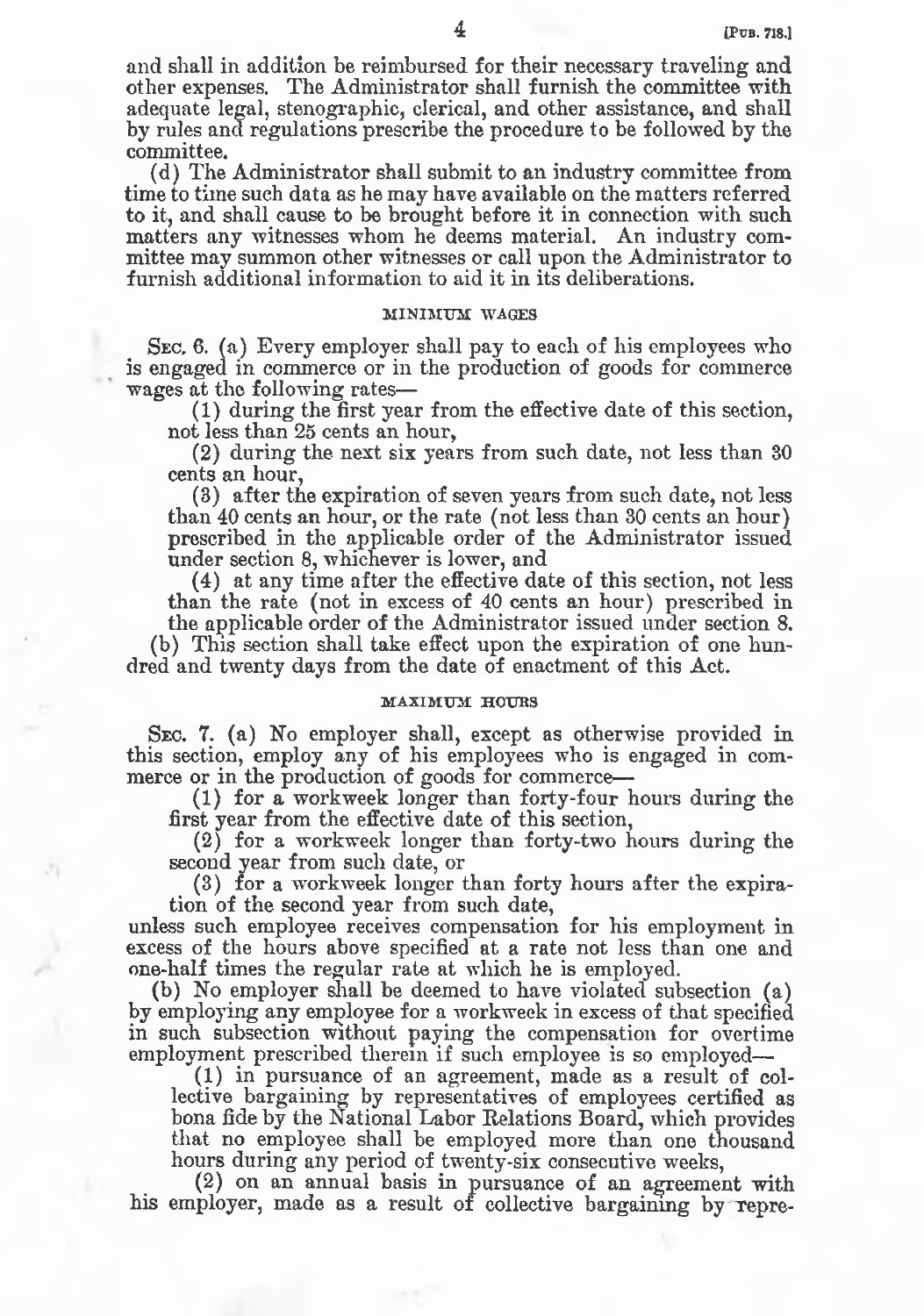sentatives of employees certified as bona fide by the National Labor Relations Board, which provides that the employee shall not be employed more than two thousand hours during any period of fifty-two consecutive weeks, or

(3) for a period or periods of not more than fourteen workweeks in the aggregate in any calendar year in an industry found by the Administrator to be of a seasonal nature,

and if such employee receives compensation for employment in excess of 12 hours in any workday, or for employment in excess of 56 hours in any workweek, as the case may be, at a rate not less than one and one-half times the regular rate at which he is employed.

(c) In the case of an employer engaged in the first processing of milk, whey, skimmed milk, or cream into dairy products, or in the ginning and compressing of cotton, or in the processing of cottonseed, or in the processing of sugar beets, sugar beet molasses, sugarcane, or maple sap, into sugar (but not refined sugar) or into syrup, the provisions of subsection (a) shall not apply to his employees in any place of employment where he is so engaged; and in the case of an employer engaged in the first processing of, or in canning or packing, perishable or seasonal fresh fruits or vegetables, or in the first processing, within the area of production (as defined by the Administrator), of any agricultural or horticultural commodity during seasonal operations, or in handling, slaughtering, or dressing poultry or livestock, the provisions of subsection (a), during a period or periods of not more than fourteen workweeks m the aggregate in any calendar year, shall not apply to his employees in any place of employment where he is so engaged.

(d) This section shall take effect upon the expiration of one hundred and twenty days from the date of enactment of this Act.

### **W'AGE ORDERS**

Sec, 8. (a) With a view to carrying out the policy of this Act by reaching, as rapidly as is economically feasible without substantially curtailing employment, the objective of a universal minimum wage of 40 cents an hour in each industry engaged in commerce or in the production of goods for commerce, the Administrator shall from time to time convene the industry committee for each such industry, and the industry committee shall from time to time recommend the minimum rate or rates of wages to be paid under section 6 by employers engaged in commerce or in the production of goods for commerce in such industry or classifications therein.

(b) Upon the convening of an industry committee, the Administrator shall refer to it the question of the minimum wage rate or rates to be fixed for such industry. The industry committee shall investigate conditions in the industry and the committee, or any authorized subcommittee thereof, may hear such witnesses and receive such evidence as may be necessary or appropriate to enable the committee to perform its duties and functions under this Act. Tho committee shall recommend to the Administrator the highest minimum wage rates for the industry which it determines, having due regard to economic and competitive conditions, will not substantially curtail employment in the industry.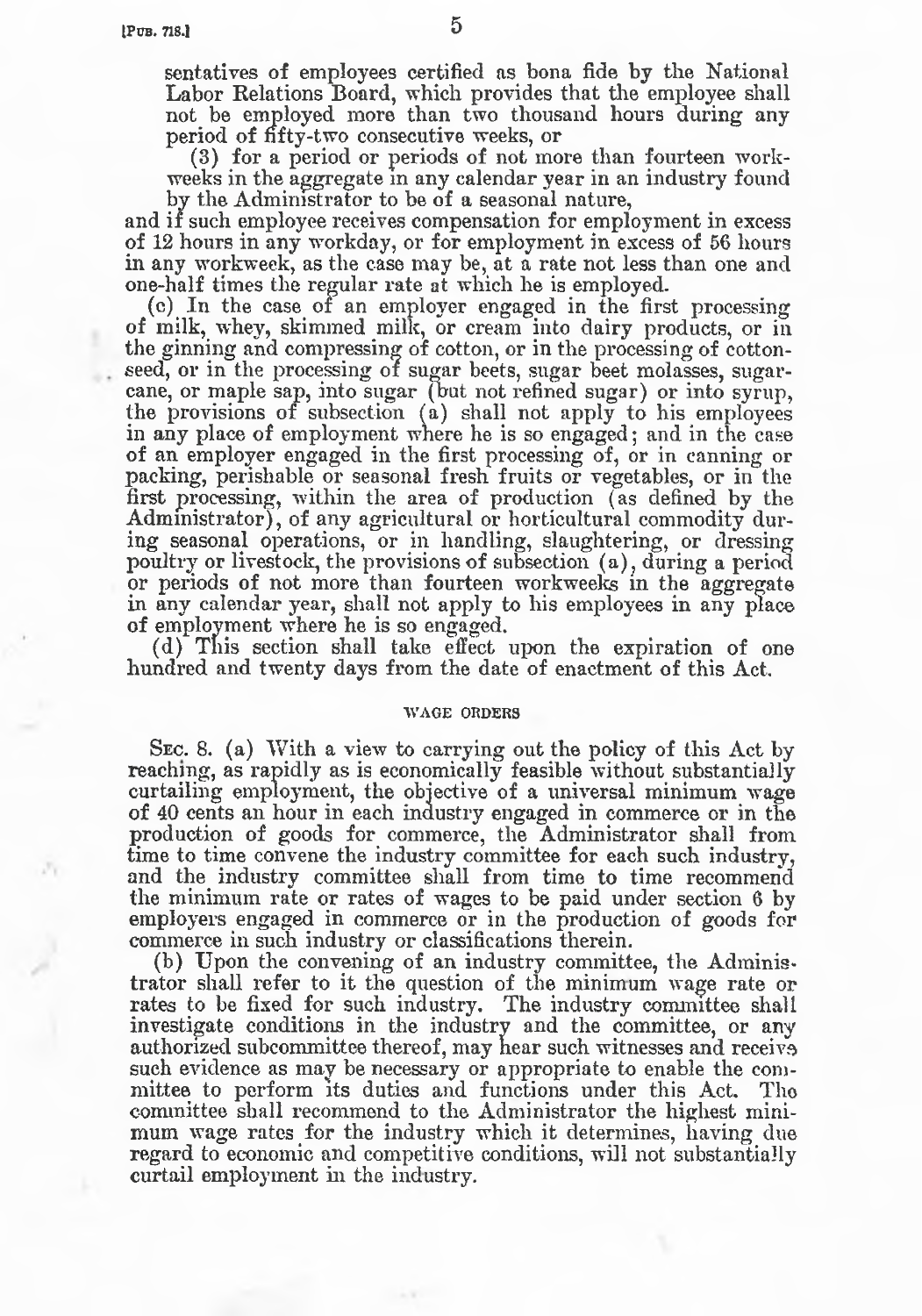(c) The industry committee for any industry shall recommend such reasonable classifications within any industry as it determines to be necessary for the purpose of fixing for each classification within such industry the highest minimum wage rate (not in excess of 40 cents an hour) which (1) will not substantially curtail employment in such classification and (2) will not give a competitive advantage to any group in the industry, and shall recommend for each classification in the industry the highest minimum wage rate which the committee determines will not substantially curtail employment in such classification. In determining whether such classifications should be made in any industry, in making such classifications, and in determining the minimum wage rates for such classifications, no classification shall be made, and no minimum wage rate shall be fixed, solely on a regional basis, but the industry committee and the Administrator shall consider among other relevant factors the following:

(1) competitive conditions as affected by transportation, living, and production costs;

(2) the wages established for work of like or comparable character by collective labor agreements negotiated between employers and employees by representatives of their own choosing ; and

(3) the wages paid for work of like or comparable character by employers who voluntarily maintain minimum-wage standards in the industry.

No classification shall be made under this section on the basis of age or sex.

(d) The industry committee shall file with the Administrator a report containing its recommendations with respect to the matters referred to it. Upon the filing of such report, the Administrator, after due notice to interested persons, and giving them an opportunity to be heard, shall by order approve and carry into effect the recommendations contained in such report, if he finds that the recommendations are made in accordance with law, are supported by the evidence adduced at the hearing, and, taking into consideration the same factors as are required to be considered by the industry committee, will carry out the purposes of this section; otherwise he shall disapprove sucn recommendations. If the Administrator disapproves such recommendations, he shall again refer the matter to such committee, or to another industry committee for such industry (which he may appoint for such purpose), for further consideration and recommendations.

(e) No order issued under this section with respect to any industry prior to the expiration of seven years from the effective date of section 6 shall remain in effect after such expiration, and no order shall be issued under this section with respect to any industry on or after such expiration, unless the industry committee by a preponderance of the evidence before it recommends, and the Administrator by a preponderance of the evidence adduced at the hearing finds, that the continued effectiveness or the issuance of the order, as the case may be, is necessary in order to prevent substantial curtailment of employment in the industry.

(f) Orders issued under this section shall define the industries and classifications therein to which they are to apply, and shall contain such terms and conditions as the Administrator finds necessary to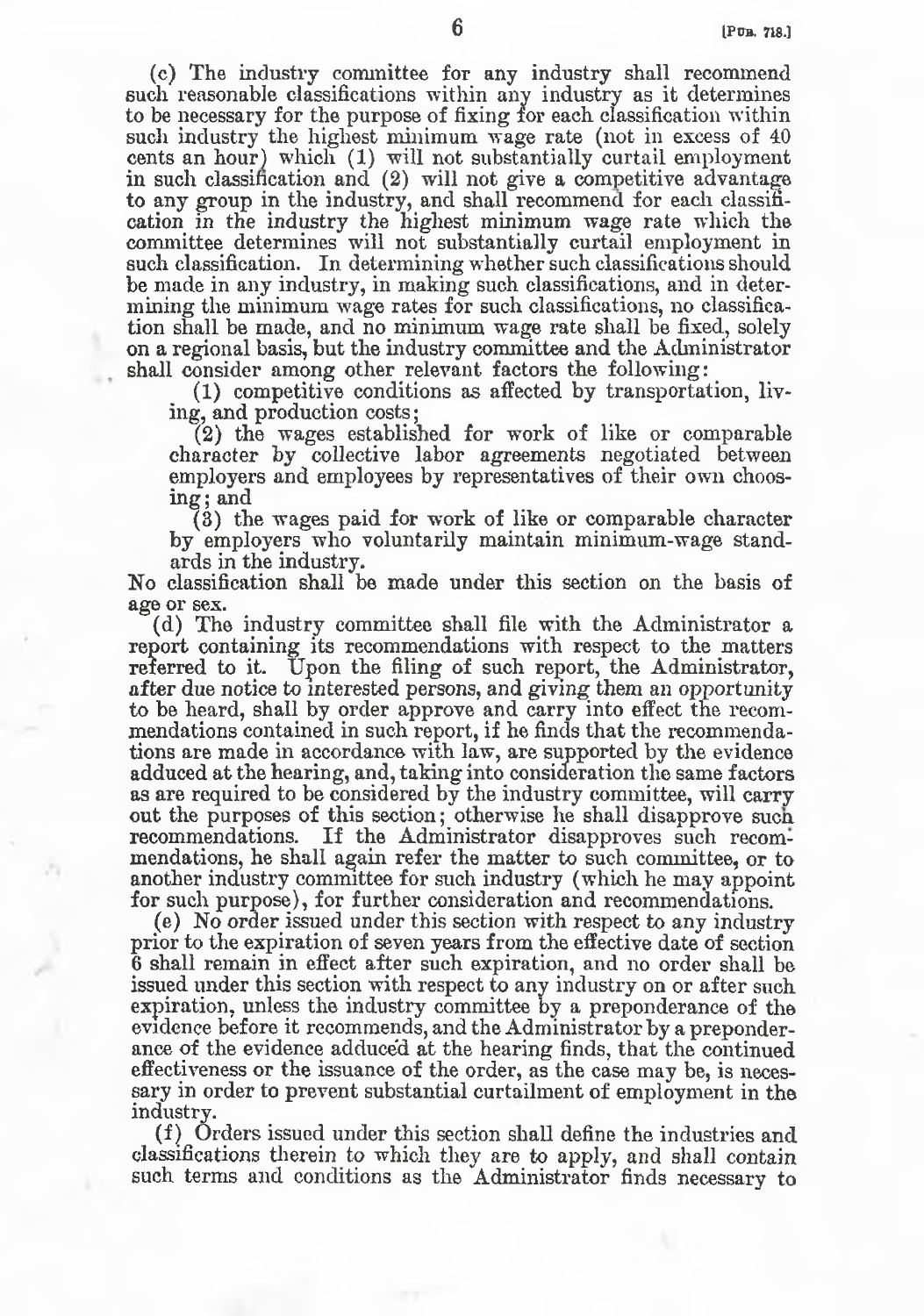[Pub. **718.]** 7

 $\ddot{\phantom{1}}$ 

carry out the purposes of such orders, to prevent the circumvention or evasion thereof, and to safeguard the minimum wage rates established therein. No such order shall take effect until after due notice is given of the issuance thereof by publication in the Federal Register and by such other means as the Administrator deems reasonably calculated to give to interested persons general notice of such issuance.

(g) Due notice of any hearing provided for in this section shall be given by publication in the Federal Register and by such other means as the Administrator deems reasonably calculated to give general notice to interested persons.

### **ATTENDANCE OF WITNESSES**

Sec. 9. For the purpose of any hearing or investigation provided for in this Act, the provisions of sections 9 and 10 (relating to the attendance of witnesses and the production of books, papers, and documents) of the Federal Trade Commission Act of September 16, 1914, as amended (U. S. C., 1934 edition, title 15, secs. 49 and 50). are hereby made applicable to the jurisdiction, powers, and duties of the Administrator, the Chief of the Children's Bureau, and the industry committees.

#### **COURT REVIEW**

Sec. 10. (a) Any person aggrieved by an order of the Administrator issued under section 8 may obtain a review of such order in the circuit court of appeals of the United States for any circuit wherein such person resides or has his principal place of business, or in the United States Court of Appeals for the District of Columbia, by filing in such court, within sixty days after the entry of such order, a written petition praying that the order of the Administrator be modified or set aside in whole or in part. A copy of such petition shall forthwith be served upon the Administrator, and thereupon the Administrator shall certify and file in the court a transcript of the record upon which the order complained of was entered. Upon the filing of such transcript such court shall have exclusive jurisdiction to affirm, modify, or set aside such order in whole or in part, so far as it is applicable to the petitioner. The review by the court shall be limited to questions of law, and findings of fact by the Administrator when supported by substantial evidence shall be conclusive. No objection to the order of the Administrator shall be considered by the court unless such objection shall have been urged before the Administrator or unless there were reasonable grounds for failure so to do. If application is made to the court for leave to adduce additional evidence, and it is shown to the satisfaction of the court that such additional evidence may materially affect the result of the proceeding and that there were reasonable grounds for failure to adduce such evidence in the proceeding before the Administrator, the court may order such additional evidence to be taken before the Administrator and to be adduced upon the hearing in such manner and upon such terms and conditions as to the court may seem proper. The Administrator may modify his findings by reason of the additional evidence so taken, and shall file with the court such modified or new findings which if supported by substantial evidence shall be conclusive, and shall also file his recommendation, if any, for the modification or setting aside of the original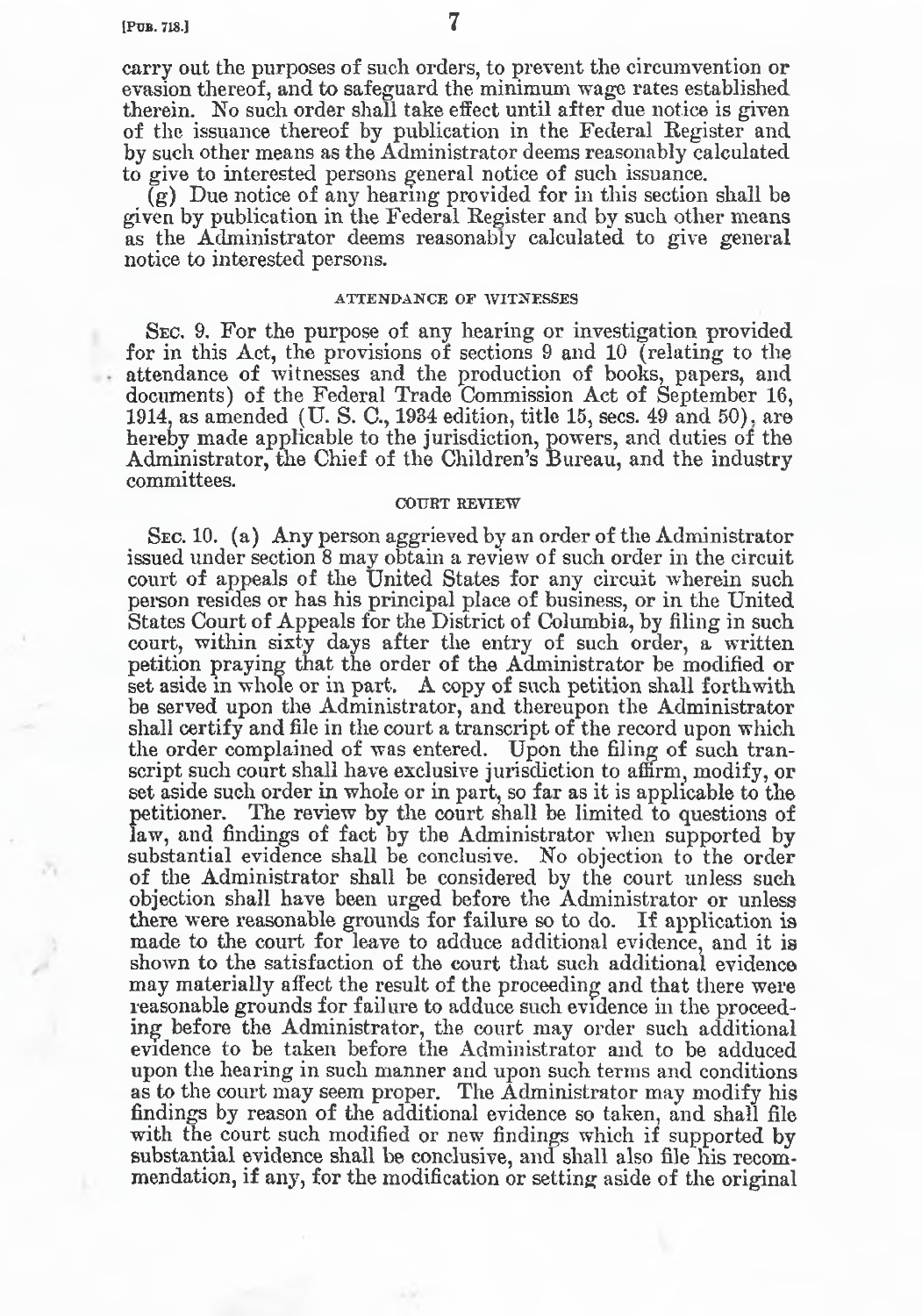order. The judgment and decree of the court shall be final, subject to review by the Supreme Court of the United States upon certiorari or certification as provided in sections 239 and 240 of the Judicial Code, as amended (U. S. C., title 28, secs. 346 and 347).

(b) The commencement of proceedings under subsection (a) shall not, unless specifically ordered by the court, operate as a stay of the Administrator's order. The court shall not grant any stay of the order unless the person complaining of such order shall file in court an undertaking with a surety or sureties satisfactory to the court for the payment to the employees affected by the order, in the event such order is affirmed, of the amount by which the compensation such employees are entitled to receive under the order exceeds the compensation they actually receive while such stay is in effect

#### **INVESTIGATIONS, INSPECTIONS, AND RECORDS**

Sec. 11. (a) The Administrator or his designated representatives may investigate and gather data regarding the wages, hours, and other conditions and practices of employment in any industry subject to this Act, and may enter and inspect such places and such records (and make such transcriptions thereof), question such employees, and investigate such facts, conditions, practices, or matters as he may deem necessary or appropriate to determine whether any person has violated any provision of this Act, or which may aid in the enforcement of the provisions of this Act. Except as provided in section 12 and in subsection (b) of this section, the Administrator shall utilize the bureaus and divisions of the Department of Labor for all the investigations and inspections necessary under this section. Except as provided in section 12, the Administrator shall bring all actions under section 17 to restrain violations of this Act.

(b) With the consent and cooperation of State agencies charged with the administration of State labor laws, the Administrator and the Chief of the Children's Bureau may, for the purpose of carrying out their respective functions and duties under this Act, utilize the services of State and local agencies and their employees and, notwithstanding any other provision of law, may reimburse such State and local agencies and their employees for services rendered for such purposes.

(c) Every employer subject to any provision of this Act or of any order issued under this Act shall make, keep, and preserve such records of the persons employed by him and of the wages, hours, and other conditions and practices of employment maintained by him, and shall preserve such records for such periods of time, and shall make such reports therefrom to the Administrator as he shall prescribe by regulation or order as necessary or appropriate for the enforcement of the provisions of this Act or the regulations or orders thereunder.

#### **CHILD LABOR PROVISIONS**

Sec. 12. (a) After the expiration of one hundred and twenty days from the date of enactment of this Act, no producer, manufacturer, or dealer shall ship or deliver for shipment in commerce any goods produced in an establishment situated in the United States m or about which within thirty days prior to the removal of such goods therefrom any oppressive child labor has been employed: *Provided,*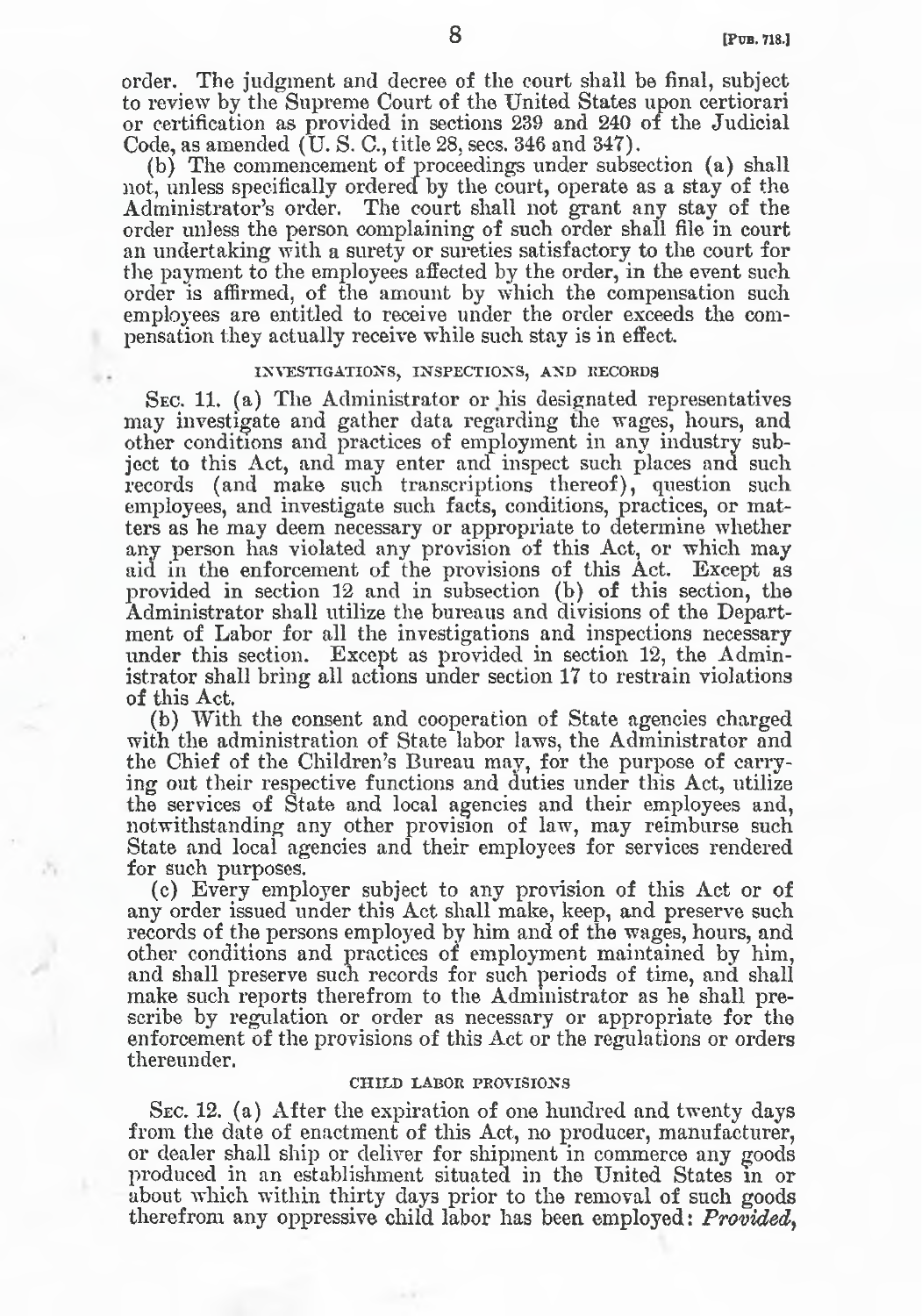That a prosecution and conviction of a defendant for the shipment or delivery for shipment of any goods under the conditions herein prohibited shall be a bar to any further prosecution against the same defendant for shipments or deliveries for shipment of any such goods before the beginning of said prosecution.

(b) The Chief of the Children's Bureau in the Department of Labor, or any of his authorized representatives, shall make all investigations and inspections under section 11 (a) with respect to the employment of minors, and, subject to the direction and control of the Attorney General, shall bring all actions under section 17 to enjoin any act or practice which is unlawful by reason of the existence of oppressive child labor, and shall administer all other provisions of this Act relating to oppressive child labor.

#### **EXEMPTIONS**

Sec. 13. (a) The provisions of sections 6 and 7 shall not apply with respect to (1) any employee employed in a bona fide executive, administrative, professional, or local retailing capacity, or in the capacity of outside salesman (as such terms are defined and delimited by regulations of the Administrator); or (2) any employee engaged in any retail or service establishment the greater part of whose selling or servicing is in intrastate commerce; or  $(3)$  any employee employed as a seaman; or (4) any employee of a carrier by air subject to the provisions of title II of the Railway Labor Act; or (5) any employee employed in the catching, taking, harvesting, cultivating, or farming of any kind of fish, shellfish, crustacea, sponges, seaweeds, or other aquatic forms of animal and vegetable life, including the going to and returning from work and including employment in the loading, unloading, or packing of such products for shipment or in propagating, processing, marketing, freezing, canning, curing, storing, or distributing the above products or byproducts thereof; or (6) any employee employed in agriculture; or (7) any employee to the extent that such employee is exempted by regulations or orders of the Administrator issued under section 14; or (8) any employee employed in connection with the publication of any weekly or semiweekly newspaper with a circulation of less than three thousand the major part of which circulation is within the county where printed and published; or (9) any employee of a street, Suburban, or interurban electric railway, or local trolley or motor bus carrier, not included in other exemptions contained in this section; or (10) to any individual employed within the area of production (as defined by the Administrator), engaged in handling, packing, storing, ginning, compressing, pasteurizing, drying, preparing in their raw or natural state, or canning of agricultural or horticultural commodities for market, or in making cheese or butter or other dairy products.

(b) The provisions of section 7 shall not apply with respect to (1) any employee with respect to whom the Interstate Commerce Commission has power to establish qualifications and maximum hours of service pursuant to the provisions of section 204 of the Motor Carrier Act, 1935; or (2) any employee of an employer subject to the provisions of Part I of the Interstate Commerce Act.

(c) The provisions of section 12 relating to child labor shall not apply with respect to any employee employed in agriculture while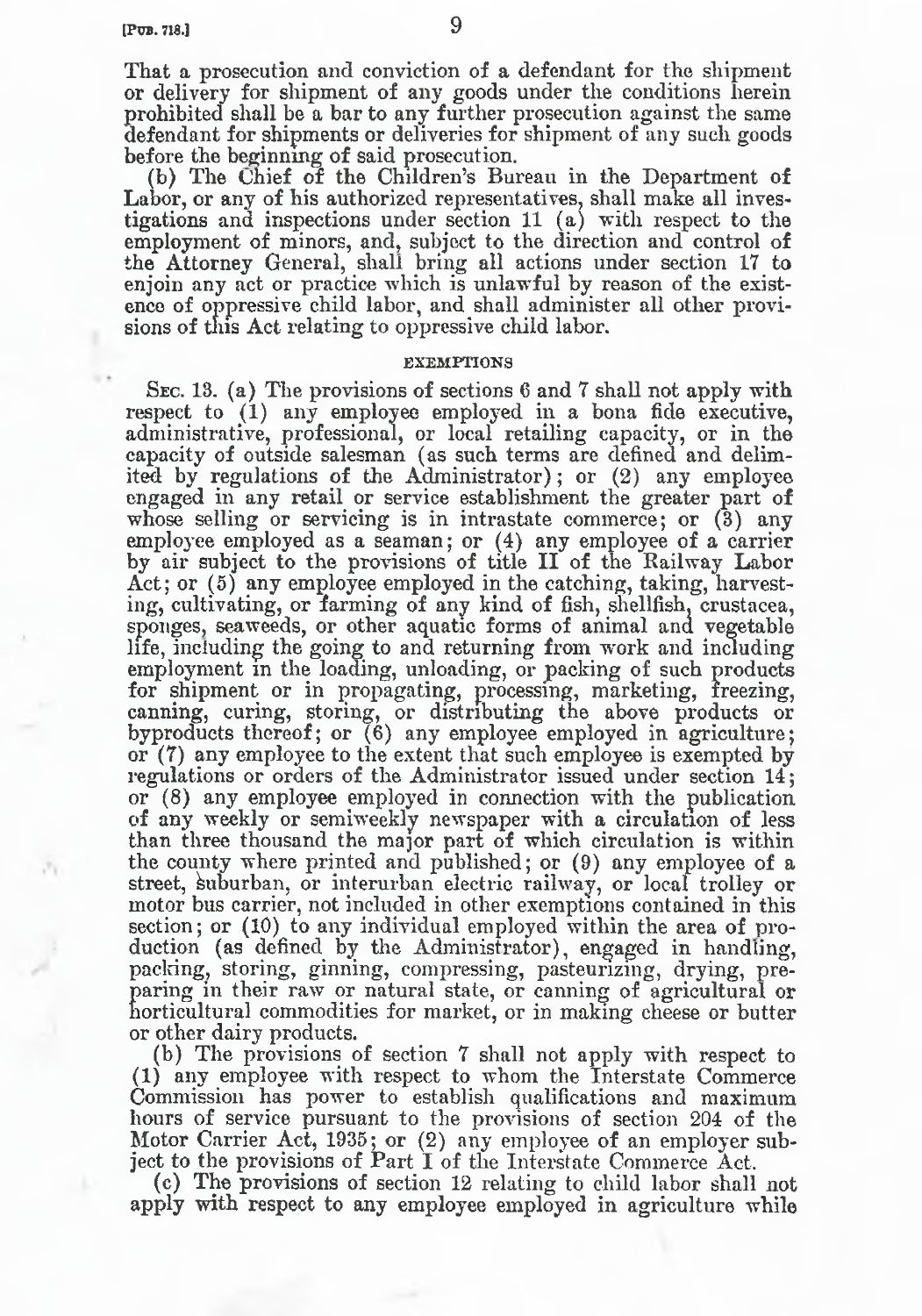not legally required to attend school, or to any child employed as an actor in motion pictures or theatrical productions.

## **LEARNERS, APPRENTICES, AND HANDICAPPED WORKERS**

Sec. 14. The Administrator, to the extent necessary in order to prevent curtailment of opportunities for employment, shall by regulations or by orders provide for (1) the employment of learners, of apprentices, and of messengers employed exclusively in delivering letters and messages, under special certificates issued pursuant to regulations of the Administrator, at such wages lower than rhe minimum wage applicable under section 6 and subject to such limitations as to time, number, proportion, and length of service as the Administrator shall prescribe, and (2) the employment of individuals whose earning capacity is impaired by age or physical or mental deficiency or injury, under special certificates issued by the Administrator, at such wages lower than the minimum wage applicable under section 6 and for such period as shall be fixed in such certificates.

#### prohibited acts

Sec. 15. (a) After the expiration of one hundred and twenty days from the date of enactment of this Act, it shall be unlawful for any person—

(1) to transport, offer for transportation, ship, deliver, or sell in commerce, or to ship, deliver, or sell with knowledge that shipment or delivery or sale thereof in commerce is intended, any goods in the production of which any employee was employed in violation of section 6 or section 7, or in violation of any regulation or order of the Administrator issued under section 14; except that no provision of this Act shall impose any liability upon any common carrier for the transportation in commerce in the regular course of its business of any goods not produced by such common carrier, and no provision of this Act shall excuse any common carrier from its obligation to accept any goods for transportation;

(2) to violate any of the provisions of section 6 or section 7, or any of the provisions of any regulation or order of the Administrator issued under section 14;

(3) to discharge or in any other manner discriminate against any employee because such employee has filed any complaint or instituted or caused to be instituted any proceeding under or related to this Act, or has testified or is about to testify in any such proceeding, or has served or is about to serve on an industry committee.

(4) to violate any of the provisions of section 12;

(5) to violate any of the provisions of section 11 (c), or to make any statement, report, or record filed or kept pursuant to the provisions of such section or of any regulation or order thereunder, knowing such statement, report, or record to be false in a material respect.

(b) For the purposes of subsection (a) (1) proof that any employee was employed in any place of employment where goods shipped or sold in commerce were produced, within ninety days prior to the removal of the goods from such place of employment, shall be prima